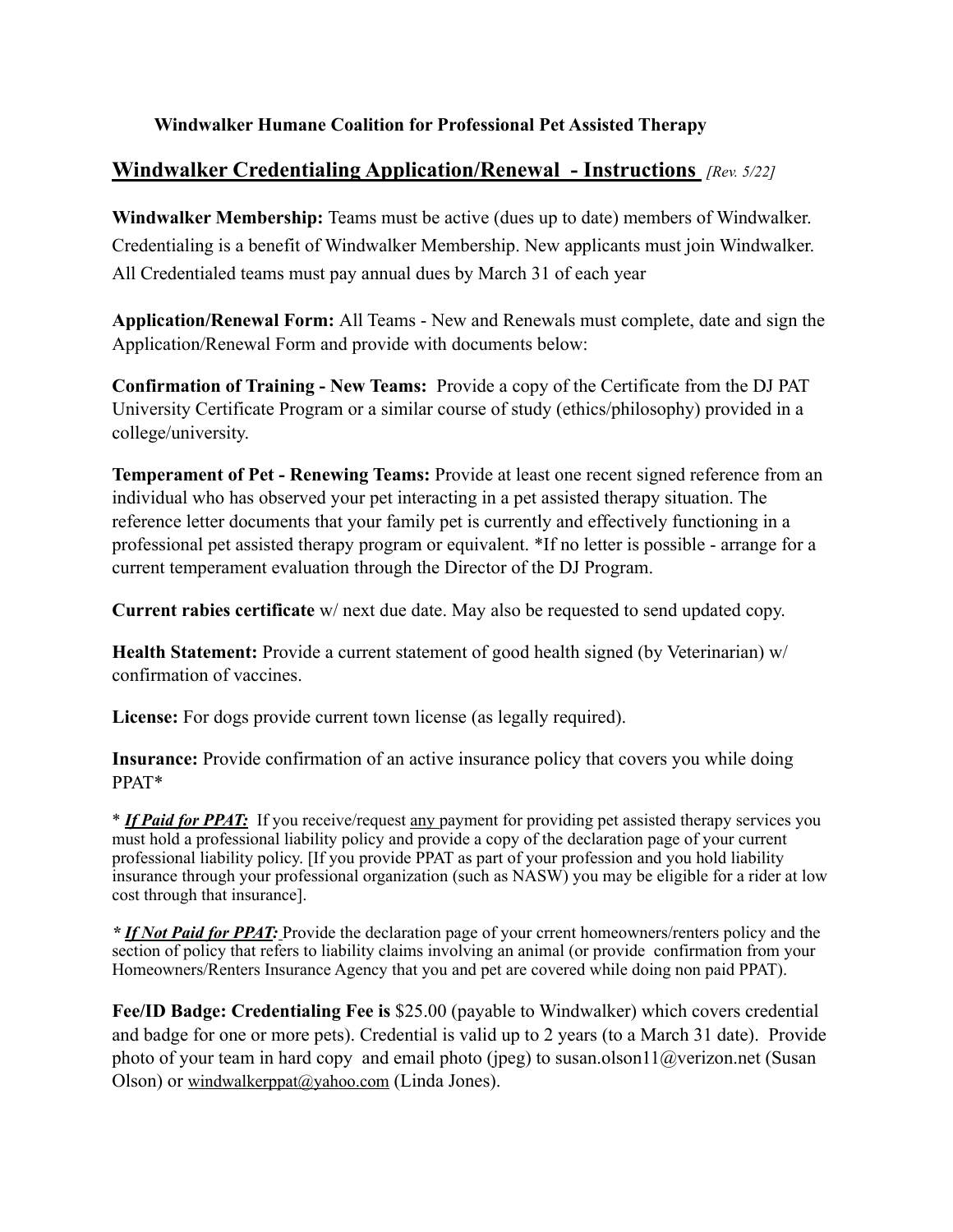# **Windwalker Credential Application and Renewal Form** *[Rev. 5/22]*

### *My signature below confirms that:*

I am an active member in Windwalker [my annual dues are paid up to date] and I will renew my credential by the expiration date on the card.

I understand and will abide by the Windwalker Code of Ethics.

I understand that I provide, now and in the future, pet assisted therapy services as an independent contractor/ provider, and will take full responsibility for any event that may occur in the provision of pet assisted therapy services.

I hold the appropriate liability insurance that covers my services and hold Windwalker harmless for any liability claim that may result from any incident occurring in my provision of pet assisted therapy services.

I understand that Windwalker assumes no responsibility and/or liability for any event that may occur in my provision of pet assisted therapy services.

I will conduct myself in a professional manner and maintain confidentiality.

I will respect the work of other professional pet assisted therapy teams and discuss their work respectfully.

I will keep Windwalker informed of my insurance status and will keep my liability insurance coverage up to date. I will notify Windwalker of any change in status (retirement, receipt of payment or pet's health) that would affect liability. If I notice that my pet is not enjoying the work, I will stop services and notify Windwalker for assistance .

| <u> 1989 - Johann Stoff, amerikansk politiker (d. 1989)</u>                       |     |
|-----------------------------------------------------------------------------------|-----|
|                                                                                   |     |
| ,我们也不能在这里的人,我们也不能在这里的人,我们也不能在这里的人,我们也不能在这里的人,我们也不能在这里的人,我们也不能在这里的人,我们也不能在这里的人,我们也 |     |
| ,我们也不能在这里的人,我们也不能在这里的人,我们也不能在这里的人,我们也不能在这里的人,我们也不能在这里的人,我们也不能在这里的人,我们也不能在这里的人,我们也 |     |
| NO                                                                                | - 1 |
|                                                                                   |     |
|                                                                                   |     |